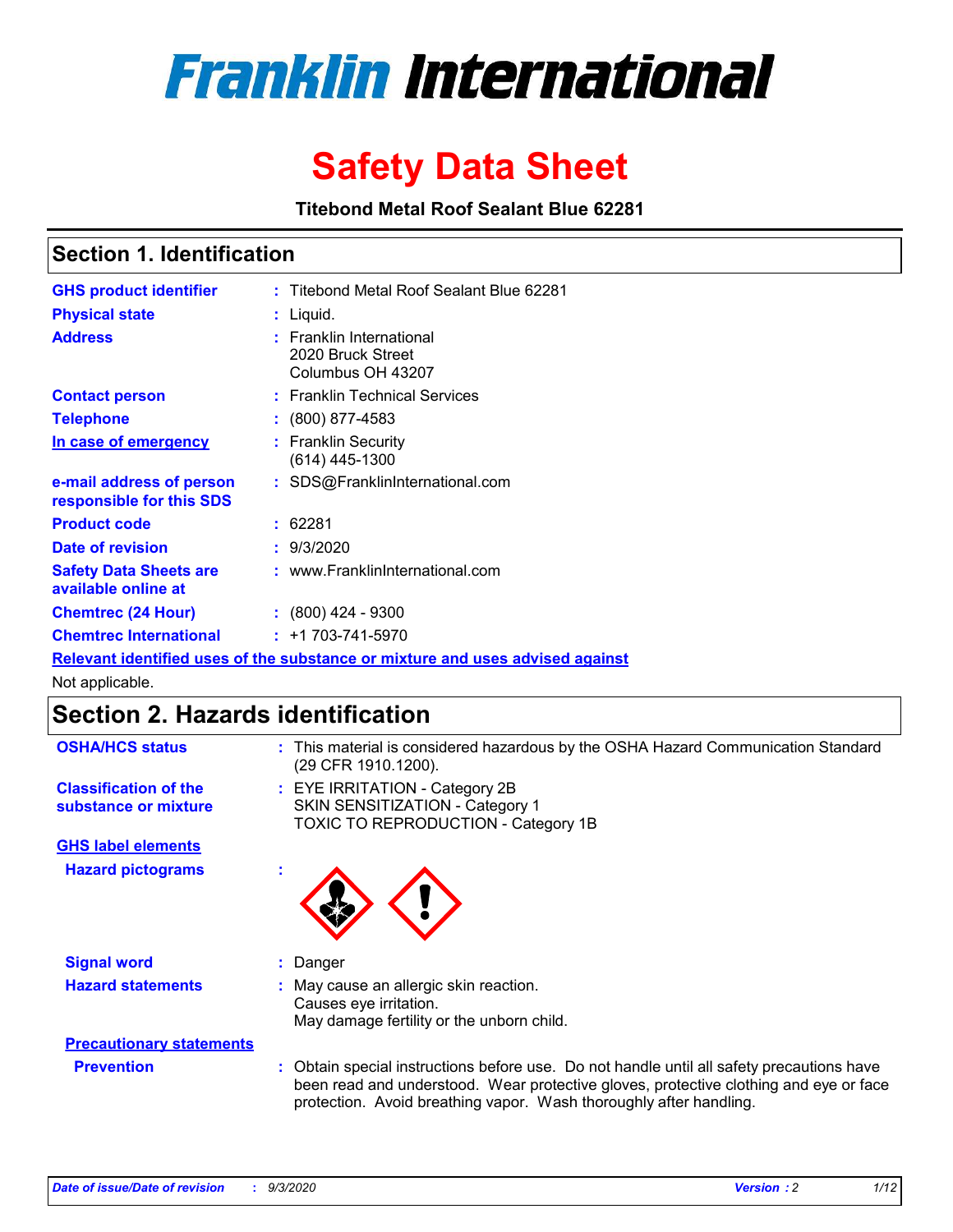### **Section 2. Hazards identification**

| <b>Response</b>                            | : IF exposed or concerned: Get medical advice or attention. Wash contaminated clothing<br>before reuse. IF ON SKIN: Wash with plenty of water. IF IN EYES: Rinse cautiously<br>with water for several minutes. Remove contact lenses, if present and easy to do.<br>Continue rinsing. If eye irritation persists: Get medical advice or attention. |
|--------------------------------------------|----------------------------------------------------------------------------------------------------------------------------------------------------------------------------------------------------------------------------------------------------------------------------------------------------------------------------------------------------|
| <b>Storage</b>                             | : Store locked up.                                                                                                                                                                                                                                                                                                                                 |
| <b>Disposal</b>                            | : Dispose of contents and container in accordance with all local, regional, national and<br>international regulations.                                                                                                                                                                                                                             |
| <b>Hazards not otherwise</b><br>classified | : Product generates methanol during cure.                                                                                                                                                                                                                                                                                                          |

# **Section 3. Composition/information on ingredients**

| <b>Substance/mixture</b> | Mixture |
|--------------------------|---------|
|                          |         |

| Ingredient name              | $\frac{9}{6}$ | <b>CAS number</b> |
|------------------------------|---------------|-------------------|
| 3-aminopropyltriethoxysilane | '≤3           | 919-30-2          |
| Dibutyltin dilaurate         | ≤0.3          | 77-58-7           |

Any concentration shown as a range is to protect confidentiality or is due to batch variation.

**There are no additional ingredients present which, within the current knowledge of the supplier and in the concentrations applicable, are classified as hazardous to health or the environment and hence require reporting in this section.**

**Occupational exposure limits, if available, are listed in Section 8.**

### **Section 4. First aid measures**

| <b>Description of necessary first aid measures</b> |                                                                                                                                                                                                                                                                                                                                                                                                                                                                                                                                                                                                                                                                                                                                                                           |
|----------------------------------------------------|---------------------------------------------------------------------------------------------------------------------------------------------------------------------------------------------------------------------------------------------------------------------------------------------------------------------------------------------------------------------------------------------------------------------------------------------------------------------------------------------------------------------------------------------------------------------------------------------------------------------------------------------------------------------------------------------------------------------------------------------------------------------------|
| <b>Eye contact</b>                                 | : Immediately flush eyes with plenty of water, occasionally lifting the upper and lower<br>eyelids. Check for and remove any contact lenses. Continue to rinse for at least 10<br>minutes. If irritation persists, get medical attention.                                                                                                                                                                                                                                                                                                                                                                                                                                                                                                                                 |
| <b>Inhalation</b>                                  | : Remove victim to fresh air and keep at rest in a position comfortable for breathing. If<br>not breathing, if breathing is irregular or if respiratory arrest occurs, provide artificial<br>respiration or oxygen by trained personnel. It may be dangerous to the person providing<br>aid to give mouth-to-mouth resuscitation. Get medical attention. If unconscious, place<br>in recovery position and get medical attention immediately. Maintain an open airway.<br>Loosen tight clothing such as a collar, tie, belt or waistband. In case of inhalation of<br>decomposition products in a fire, symptoms may be delayed. The exposed person may<br>need to be kept under medical surveillance for 48 hours.                                                       |
| <b>Skin contact</b>                                | : Wash with plenty of soap and water. Remove contaminated clothing and shoes. Wash<br>contaminated clothing thoroughly with water before removing it, or wear gloves.<br>Continue to rinse for at least 10 minutes. Get medical attention. In the event of any<br>complaints or symptoms, avoid further exposure. Wash clothing before reuse. Clean<br>shoes thoroughly before reuse.                                                                                                                                                                                                                                                                                                                                                                                     |
| <b>Ingestion</b>                                   | : Wash out mouth with water. Remove dentures if any. Remove victim to fresh air and<br>keep at rest in a position comfortable for breathing. If material has been swallowed and<br>the exposed person is conscious, give small quantities of water to drink. Stop if the<br>exposed person feels sick as vomiting may be dangerous. Do not induce vomiting<br>unless directed to do so by medical personnel. If vomiting occurs, the head should be<br>kept low so that vomit does not enter the lungs. Get medical attention. Never give<br>anything by mouth to an unconscious person. If unconscious, place in recovery position<br>and get medical attention immediately. Maintain an open airway. Loosen tight clothing<br>such as a collar, tie, belt or waistband. |
| Most important symptoms/effects, acute and delayed |                                                                                                                                                                                                                                                                                                                                                                                                                                                                                                                                                                                                                                                                                                                                                                           |
| <b>Potential acute health effects</b>              |                                                                                                                                                                                                                                                                                                                                                                                                                                                                                                                                                                                                                                                                                                                                                                           |
| Eye contact                                        | : May cause eye irritation.                                                                                                                                                                                                                                                                                                                                                                                                                                                                                                                                                                                                                                                                                                                                               |
| <b>Inhalation</b>                                  | : No known significant effects or critical hazards.                                                                                                                                                                                                                                                                                                                                                                                                                                                                                                                                                                                                                                                                                                                       |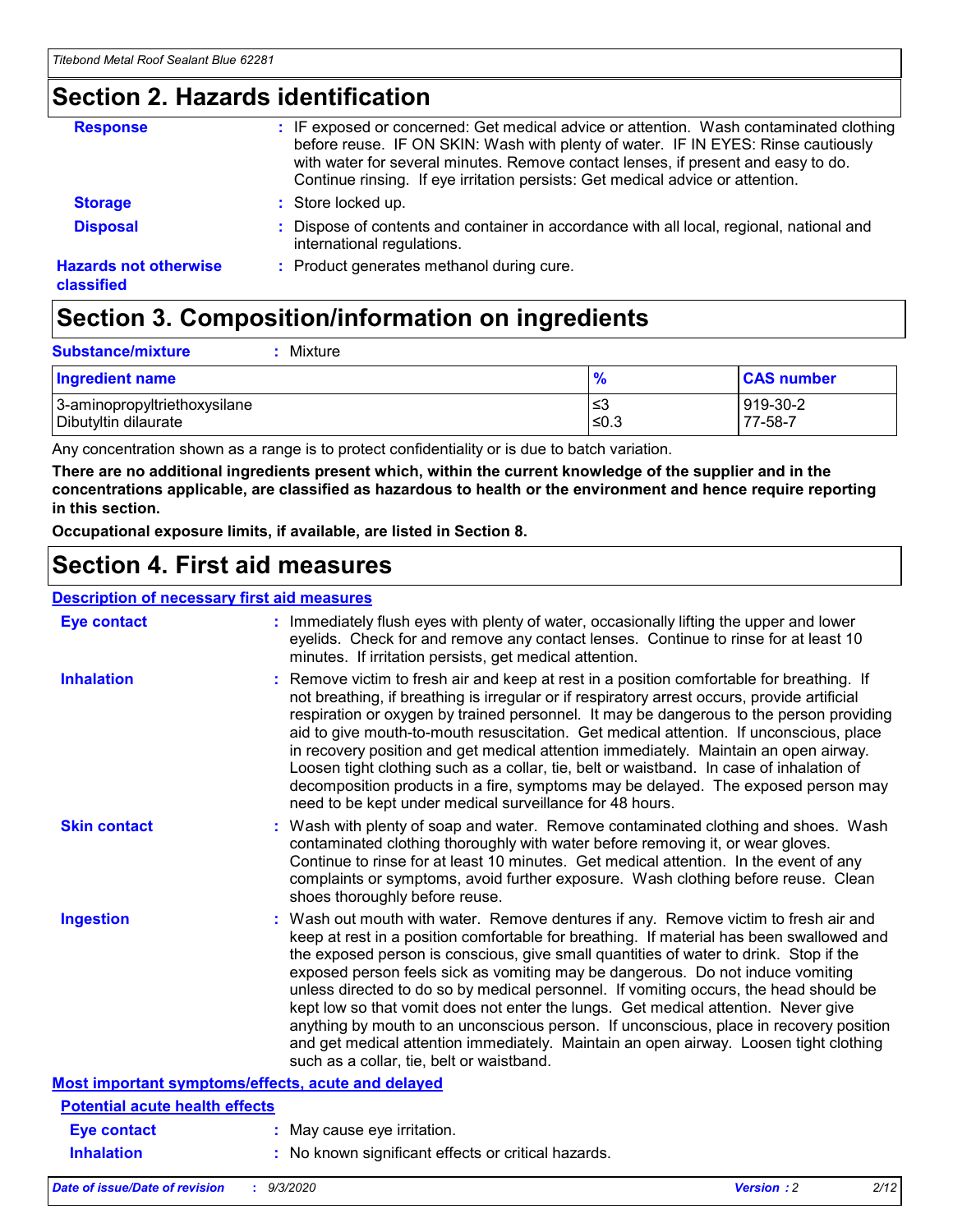# **Section 4. First aid measures**

| <b>Skin contact</b>                        | May cause skin irritation.<br>÷.                                                                                                                                                                                                                                                                                                                                                                              |  |  |
|--------------------------------------------|---------------------------------------------------------------------------------------------------------------------------------------------------------------------------------------------------------------------------------------------------------------------------------------------------------------------------------------------------------------------------------------------------------------|--|--|
| <b>Ingestion</b>                           | : No known significant effects or critical hazards.                                                                                                                                                                                                                                                                                                                                                           |  |  |
| <b>Over-exposure signs/symptoms</b>        |                                                                                                                                                                                                                                                                                                                                                                                                               |  |  |
| <b>Eye contact</b>                         | : Adverse symptoms may include the following:<br>irritation<br>watering<br>redness                                                                                                                                                                                                                                                                                                                            |  |  |
| <b>Inhalation</b>                          | : Adverse symptoms may include the following:<br>reduced fetal weight<br>increase in fetal deaths<br>skeletal malformations                                                                                                                                                                                                                                                                                   |  |  |
| <b>Skin contact</b>                        | Adverse symptoms may include the following:<br>irritation<br>redness<br>reduced fetal weight<br>increase in fetal deaths<br>skeletal malformations                                                                                                                                                                                                                                                            |  |  |
| <b>Ingestion</b>                           | : Adverse symptoms may include the following:<br>reduced fetal weight<br>increase in fetal deaths<br>skeletal malformations                                                                                                                                                                                                                                                                                   |  |  |
|                                            | Indication of immediate medical attention and special treatment needed, if necessary                                                                                                                                                                                                                                                                                                                          |  |  |
| <b>Notes to physician</b>                  | : In case of inhalation of decomposition products in a fire, symptoms may be delayed.<br>The exposed person may need to be kept under medical surveillance for 48 hours.                                                                                                                                                                                                                                      |  |  |
| <b>Specific treatments</b>                 | : No specific treatment.                                                                                                                                                                                                                                                                                                                                                                                      |  |  |
| <b>Protection of first-aiders</b>          | No action shall be taken involving any personal risk or without suitable training. If it is<br>suspected that fumes are still present, the rescuer should wear an appropriate mask or<br>self-contained breathing apparatus. It may be dangerous to the person providing aid to<br>give mouth-to-mouth resuscitation. Wash contaminated clothing thoroughly with water<br>before removing it, or wear gloves. |  |  |
| See toxicological information (Section 11) |                                                                                                                                                                                                                                                                                                                                                                                                               |  |  |

# **Section 5. Fire-fighting measures**

| <b>Extinguishing media</b><br>: Use an extinguishing agent suitable for the surrounding fire.<br><b>Suitable extinguishing</b><br>media<br><b>Unsuitable extinguishing</b><br>: None known.<br>media<br><b>Specific hazards arising</b><br>: In a fire or if heated, a pressure increase will occur and the container may burst.<br>from the chemical<br><b>Hazardous thermal</b><br>Decomposition products may include the following materials:<br>carbon dioxide<br>decomposition products<br>carbon monoxide<br>nitrogen oxides<br>metal oxide/oxides<br><b>Special protective actions</b><br>for fire-fighters<br>training.<br><b>Special protective</b> |                             |                                                                                                                                                                                        |
|--------------------------------------------------------------------------------------------------------------------------------------------------------------------------------------------------------------------------------------------------------------------------------------------------------------------------------------------------------------------------------------------------------------------------------------------------------------------------------------------------------------------------------------------------------------------------------------------------------------------------------------------------------------|-----------------------------|----------------------------------------------------------------------------------------------------------------------------------------------------------------------------------------|
|                                                                                                                                                                                                                                                                                                                                                                                                                                                                                                                                                                                                                                                              |                             |                                                                                                                                                                                        |
|                                                                                                                                                                                                                                                                                                                                                                                                                                                                                                                                                                                                                                                              |                             |                                                                                                                                                                                        |
|                                                                                                                                                                                                                                                                                                                                                                                                                                                                                                                                                                                                                                                              |                             |                                                                                                                                                                                        |
|                                                                                                                                                                                                                                                                                                                                                                                                                                                                                                                                                                                                                                                              |                             |                                                                                                                                                                                        |
|                                                                                                                                                                                                                                                                                                                                                                                                                                                                                                                                                                                                                                                              |                             |                                                                                                                                                                                        |
|                                                                                                                                                                                                                                                                                                                                                                                                                                                                                                                                                                                                                                                              |                             | : Promptly isolate the scene by removing all persons from the vicinity of the incident if<br>there is a fire. No action shall be taken involving any personal risk or without suitable |
|                                                                                                                                                                                                                                                                                                                                                                                                                                                                                                                                                                                                                                                              | equipment for fire-fighters | Fire-fighters should wear appropriate protective equipment and self-contained breathing<br>apparatus (SCBA) with a full face-piece operated in positive pressure mode.                 |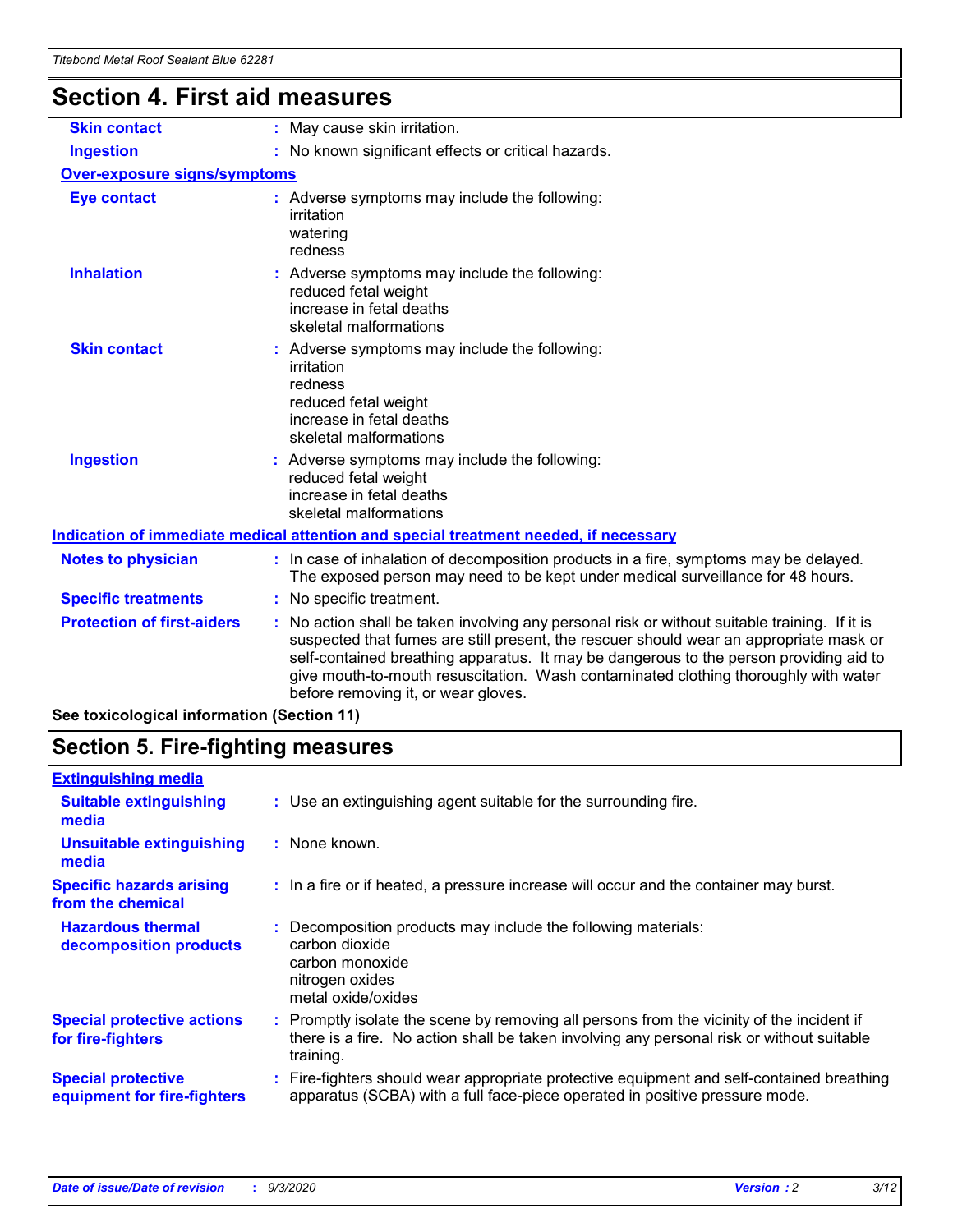### **Section 6. Accidental release measures**

|                                                              | <b>Personal precautions, protective equipment and emergency procedures</b>                                                                                                                                                                                                                                                                                                                                                                                                                                                                                                                                                                                                                                   |
|--------------------------------------------------------------|--------------------------------------------------------------------------------------------------------------------------------------------------------------------------------------------------------------------------------------------------------------------------------------------------------------------------------------------------------------------------------------------------------------------------------------------------------------------------------------------------------------------------------------------------------------------------------------------------------------------------------------------------------------------------------------------------------------|
| For non-emergency<br>personnel                               | : No action shall be taken involving any personal risk or without suitable training.<br>Evacuate surrounding areas. Keep unnecessary and unprotected personnel from<br>entering. Do not touch or walk through spilled material. Avoid breathing vapor or mist.<br>Provide adequate ventilation. Wear appropriate respirator when ventilation is<br>inadequate. Put on appropriate personal protective equipment.                                                                                                                                                                                                                                                                                             |
| For emergency responders                                     | : If specialized clothing is required to deal with the spillage, take note of any information in<br>Section 8 on suitable and unsuitable materials. See also the information in "For non-<br>emergency personnel".                                                                                                                                                                                                                                                                                                                                                                                                                                                                                           |
| <b>Environmental precautions</b>                             | : Avoid dispersal of spilled material and runoff and contact with soil, waterways, drains<br>and sewers. Inform the relevant authorities if the product has caused environmental<br>pollution (sewers, waterways, soil or air).                                                                                                                                                                                                                                                                                                                                                                                                                                                                              |
| <b>Methods and materials for containment and cleaning up</b> |                                                                                                                                                                                                                                                                                                                                                                                                                                                                                                                                                                                                                                                                                                              |
| <b>Small spill</b>                                           | : Stop leak if without risk. Move containers from spill area. Dilute with water and mop up<br>if water-soluble. Alternatively, or if water-insoluble, absorb with an inert dry material and<br>place in an appropriate waste disposal container. Dispose of via a licensed waste<br>disposal contractor.                                                                                                                                                                                                                                                                                                                                                                                                     |
| <b>Large spill</b>                                           | : Stop leak if without risk. Move containers from spill area. Approach release from<br>upwind. Prevent entry into sewers, water courses, basements or confined areas. Wash<br>spillages into an effluent treatment plant or proceed as follows. Contain and collect<br>spillage with non-combustible, absorbent material e.g. sand, earth, vermiculite or<br>diatomaceous earth and place in container for disposal according to local regulations<br>(see Section 13). Dispose of via a licensed waste disposal contractor. Contaminated<br>absorbent material may pose the same hazard as the spilled product. Note: see<br>Section 1 for emergency contact information and Section 13 for waste disposal. |

### **Section 7. Handling and storage**

#### **Precautions for safe handling**

| <b>Protective measures</b>                                                       | : Put on appropriate personal protective equipment (see Section 8). Persons with a<br>history of skin sensitization problems should not be employed in any process in which<br>this product is used. Avoid exposure - obtain special instructions before use. Avoid<br>exposure during pregnancy. Do not handle until all safety precautions have been read<br>and understood. Do not get in eyes or on skin or clothing. Do not ingest. Avoid<br>breathing vapor or mist. If during normal use the material presents a respiratory hazard,<br>use only with adequate ventilation or wear appropriate respirator. Keep in the original<br>container or an approved alternative made from a compatible material, kept tightly<br>closed when not in use. Empty containers retain product residue and can be hazardous.<br>Do not reuse container. |
|----------------------------------------------------------------------------------|--------------------------------------------------------------------------------------------------------------------------------------------------------------------------------------------------------------------------------------------------------------------------------------------------------------------------------------------------------------------------------------------------------------------------------------------------------------------------------------------------------------------------------------------------------------------------------------------------------------------------------------------------------------------------------------------------------------------------------------------------------------------------------------------------------------------------------------------------|
| <b>Advice on general</b><br>occupational hygiene                                 | : Eating, drinking and smoking should be prohibited in areas where this material is<br>handled, stored and processed. Workers should wash hands and face before eating,<br>drinking and smoking. Remove contaminated clothing and protective equipment before<br>entering eating areas. See also Section 8 for additional information on hygiene<br>measures.                                                                                                                                                                                                                                                                                                                                                                                                                                                                                    |
| <b>Conditions for safe storage,</b><br>including any<br><i>incompatibilities</i> | Store between the following temperatures: 0 to 120°C (32 to 248°F). Store in<br>accordance with local regulations. Store in original container protected from direct<br>sunlight in a dry, cool and well-ventilated area, away from incompatible materials (see<br>Section 10) and food and drink. Store locked up. Keep container tightly closed and<br>sealed until ready for use. Containers that have been opened must be carefully<br>resealed and kept upright to prevent leakage. Do not store in unlabeled containers.<br>Use appropriate containment to avoid environmental contamination. See Section 10 for<br>incompatible materials before handling or use.                                                                                                                                                                         |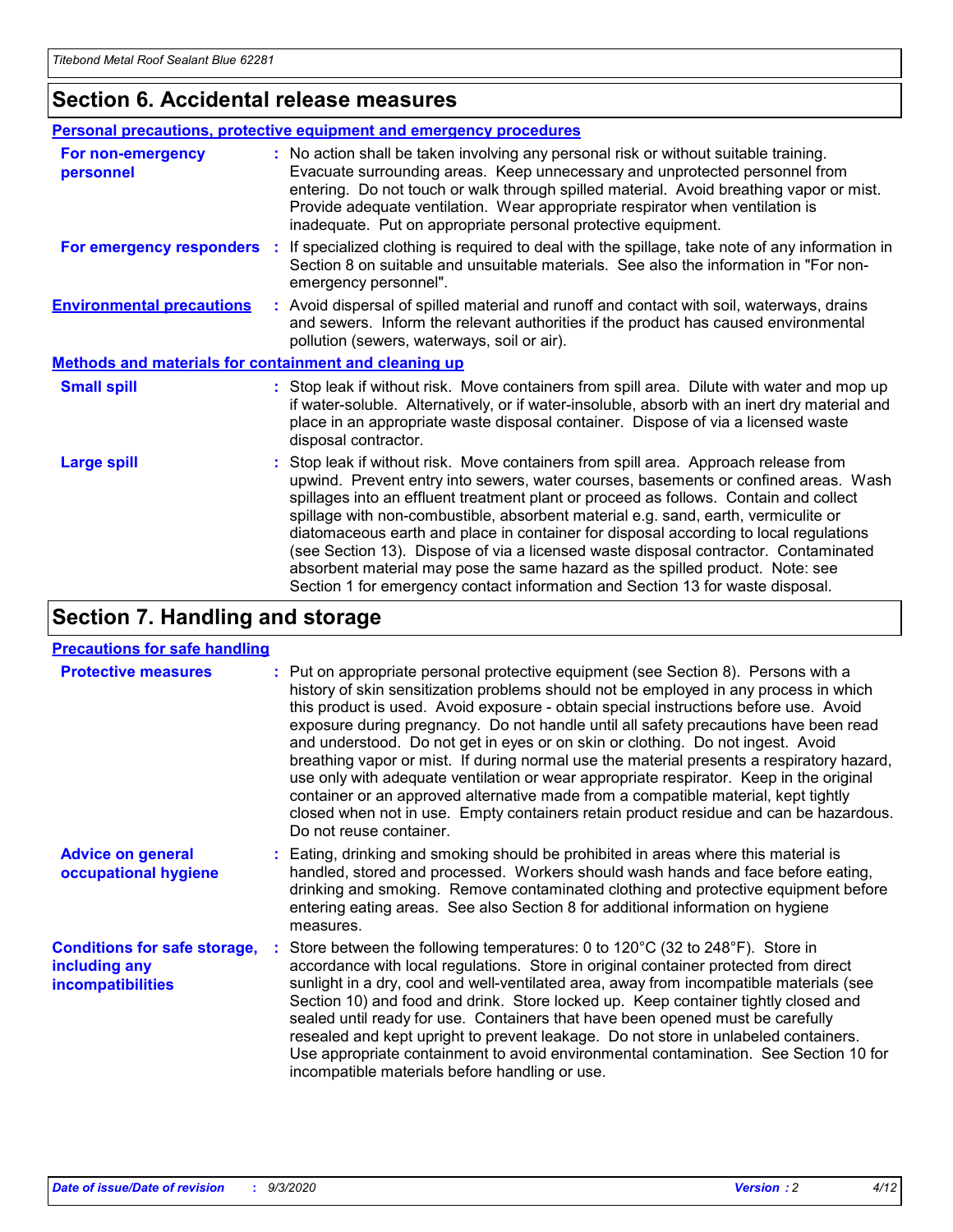## **Section 8. Exposure controls/personal protection**

#### **Control parameters**

#### **Occupational exposure limits**

| <b>Ingredient name</b>                               |    |                        | <b>Exposure limits</b>                                                                                                                                                                                                                                                                                                                                                                                                                                                                                                                                                                                                 |
|------------------------------------------------------|----|------------------------|------------------------------------------------------------------------------------------------------------------------------------------------------------------------------------------------------------------------------------------------------------------------------------------------------------------------------------------------------------------------------------------------------------------------------------------------------------------------------------------------------------------------------------------------------------------------------------------------------------------------|
| 3-aminopropyltriethoxysilane<br>Dibutyltin dilaurate |    |                        | None.<br>ACGIH TLV (United States, 3/2020). Absorbed through skin.<br>Notes: as Sn<br>TWA: $0.1 \text{ mg/m}^3$ , (as Sn) 8 hours.<br>STEL: 0.2 mg/m <sup>3</sup> , (as Sn) 15 minutes.<br>NIOSH REL (United States, 10/2016). Absorbed through skin.<br>Notes: as Sn<br>TWA: 0.1 mg/m <sup>3</sup> , (as Sn) 10 hours.<br>OSHA PEL (United States, 5/2018). Notes: as Sn<br>TWA: 0.1 mg/m <sup>3</sup> , (as Sn) 8 hours.<br>OSHA PEL 1989 (United States, 3/1989). Absorbed through skin.<br>Notes: measured as Sn<br>TWA: 0.1 mg/m <sup>3</sup> , (measured as Sn) 8 hours. Form: Organic                           |
| <b>Appropriate engineering</b><br>controls           |    |                        | : If user operations generate dust, fumes, gas, vapor or mist, use process enclosures,<br>local exhaust ventilation or other engineering controls to keep worker exposure to<br>airborne contaminants below any recommended or statutory limits.                                                                                                                                                                                                                                                                                                                                                                       |
| <b>Environmental exposure</b><br>controls            |    |                        | Emissions from ventilation or work process equipment should be checked to ensure<br>they comply with the requirements of environmental protection legislation. In some<br>cases, fume scrubbers, filters or engineering modifications to the process equipment<br>will be necessary to reduce emissions to acceptable levels.                                                                                                                                                                                                                                                                                          |
| <b>Individual protection measures</b>                |    |                        |                                                                                                                                                                                                                                                                                                                                                                                                                                                                                                                                                                                                                        |
| <b>Hygiene measures</b>                              |    |                        | : Wash hands, forearms and face thoroughly after handling chemical products, before<br>eating, smoking and using the lavatory and at the end of the working period.<br>Appropriate techniques should be used to remove potentially contaminated clothing.<br>Contaminated work clothing should not be allowed out of the workplace. Wash<br>contaminated clothing before reusing. Ensure that eyewash stations and safety<br>showers are close to the workstation location.                                                                                                                                            |
| <b>Eye/face protection</b>                           |    |                        | Safety eyewear complying with an approved standard should be used when a risk<br>assessment indicates this is necessary to avoid exposure to liquid splashes, mists,<br>gases or dusts. If contact is possible, the following protection should be worn, unless<br>the assessment indicates a higher degree of protection: chemical splash goggles.                                                                                                                                                                                                                                                                    |
| <b>Skin protection</b>                               |    |                        |                                                                                                                                                                                                                                                                                                                                                                                                                                                                                                                                                                                                                        |
| <b>Hand protection</b>                               |    |                        | : Chemical-resistant, impervious gloves complying with an approved standard should be<br>worn at all times when handling chemical products if a risk assessment indicates this is<br>necessary. Considering the parameters specified by the glove manufacturer, check<br>during use that the gloves are still retaining their protective properties. It should be<br>noted that the time to breakthrough for any glove material may be different for different<br>glove manufacturers. In the case of mixtures, consisting of several substances, the<br>protection time of the gloves cannot be accurately estimated. |
| <b>Body protection</b>                               |    | handling this product. | Personal protective equipment for the body should be selected based on the task being<br>performed and the risks involved and should be approved by a specialist before                                                                                                                                                                                                                                                                                                                                                                                                                                                |
| <b>Other skin protection</b>                         |    |                        | : Appropriate footwear and any additional skin protection measures should be selected<br>based on the task being performed and the risks involved and should be approved by a<br>specialist before handling this product.                                                                                                                                                                                                                                                                                                                                                                                              |
| <b>Respiratory protection</b>                        | ÷. | aspects of use.        | Based on the hazard and potential for exposure, select a respirator that meets the<br>appropriate standard or certification. Respirators must be used according to a<br>respiratory protection program to ensure proper fitting, training, and other important                                                                                                                                                                                                                                                                                                                                                         |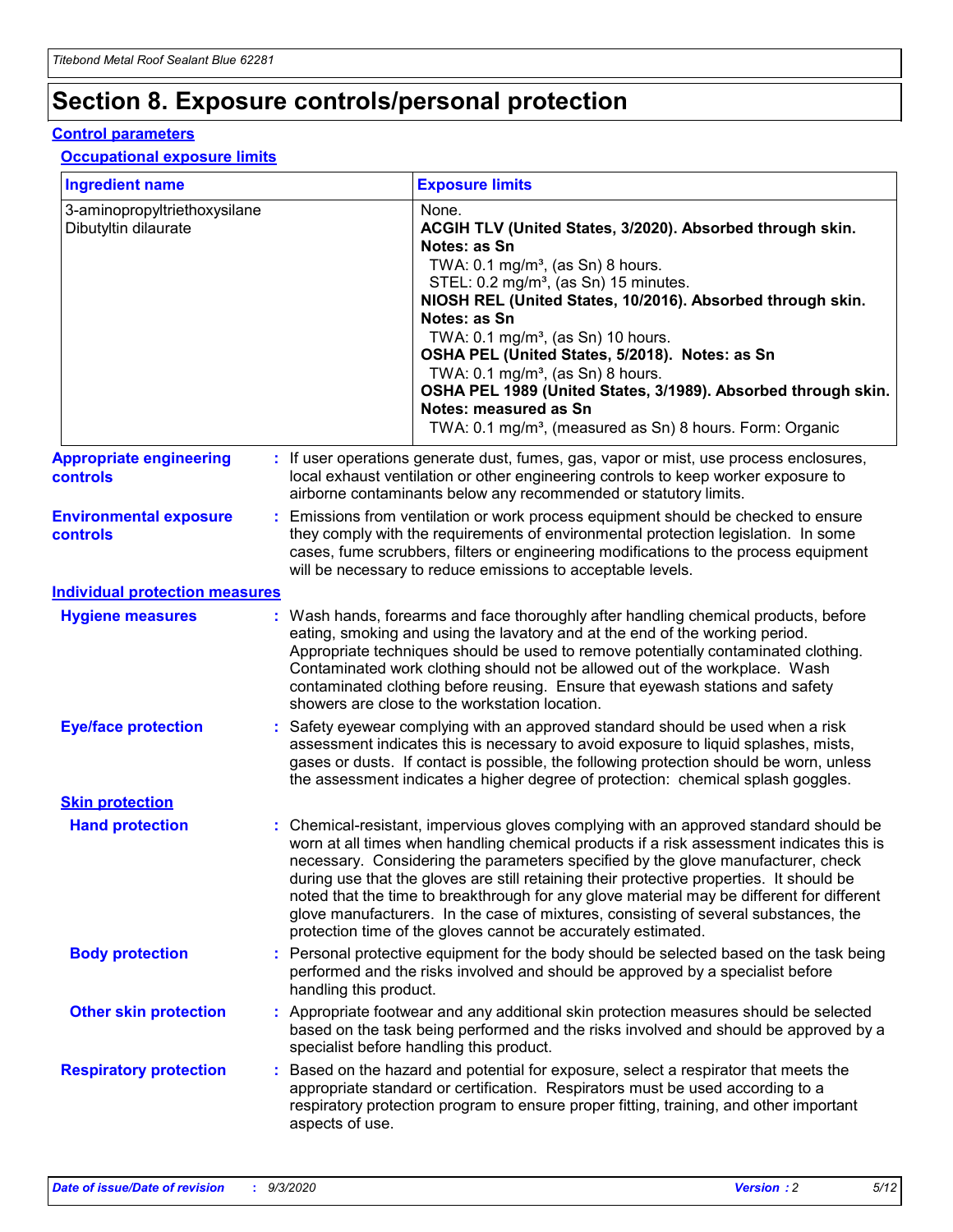### **Section 9. Physical and chemical properties**

#### **Appearance**

| <b>Physical state</b>                             | : Liquid. [Paste.]                                              |
|---------------------------------------------------|-----------------------------------------------------------------|
| <b>Color</b>                                      | $:$ Blue.                                                       |
| Odor                                              | Characteristic.                                                 |
| <b>Odor threshold</b>                             | : Not available.                                                |
| pH                                                | : Not applicable.                                               |
| <b>Melting point</b>                              | : Not available.                                                |
| <b>Boiling point</b>                              | : $>200^{\circ}$ C ( $>392^{\circ}$ F)                          |
| <b>Flash point</b>                                | : Closed cup: >200°C (>392°F) [Setaflash.]                      |
| <b>Evaporation rate</b>                           | $:$ >1 (butyl acetate = 1)                                      |
| <b>Flammability (solid, gas)</b>                  | : Not available.                                                |
| Lower and upper explosive<br>(flammable) limits   | $:$ Not available.                                              |
| <b>VOC (less water, less</b><br>exempt solvents)  | : 0 g/l                                                         |
| <b>Volatility</b>                                 | $: 0\%$ (w/w)                                                   |
| <b>Vapor density</b>                              | : Not available.                                                |
| <b>Relative density</b>                           | $\frac{1}{2}$ $\frac{1}{432}$                                   |
| <b>Solubility</b>                                 | Insoluble in the following materials: cold water and hot water. |
| <b>Solubility in water</b>                        | : Not available.                                                |
| <b>Partition coefficient: n-</b><br>octanol/water | $:$ Not available.                                              |
| <b>Auto-ignition temperature</b>                  | : Not available.                                                |
| <b>Decomposition temperature</b>                  | $:$ Not available.                                              |
| <b>Viscosity</b>                                  | $:$ Not available.                                              |

### **Section 10. Stability and reactivity**

| <b>Reactivity</b>                            | : No specific test data related to reactivity available for this product or its ingredients.            |
|----------------------------------------------|---------------------------------------------------------------------------------------------------------|
| <b>Chemical stability</b>                    | : The product is stable.                                                                                |
| <b>Possibility of hazardous</b><br>reactions | : Under normal conditions of storage and use, hazardous reactions will not occur.                       |
| <b>Conditions to avoid</b>                   | : No specific data.                                                                                     |
| <b>Incompatible materials</b>                | : No specific data.                                                                                     |
| <b>Hazardous decomposition</b><br>products   | Under normal conditions of storage and use, hazardous decomposition products should<br>not be produced. |

### **Section 11. Toxicological information**

#### **Information on toxicological effects**

#### **Acute toxicity**

| <b>Product/ingredient name</b> | <b>Result</b> | <b>Species</b> | <b>Dose</b>         | <b>Exposure</b> |
|--------------------------------|---------------|----------------|---------------------|-----------------|
| 3-aminopropyltriethoxysilane   | LD50 Dermal   | Rabbit         | $4.29$ g/kg         |                 |
|                                | ILD50 Oral    | Rat            | 1.57 g/kg           |                 |
| Dibutyltin dilaurate           | LD50 Oral     | Rat            | $175 \text{ mg/kg}$ |                 |

**Irritation/Corrosion**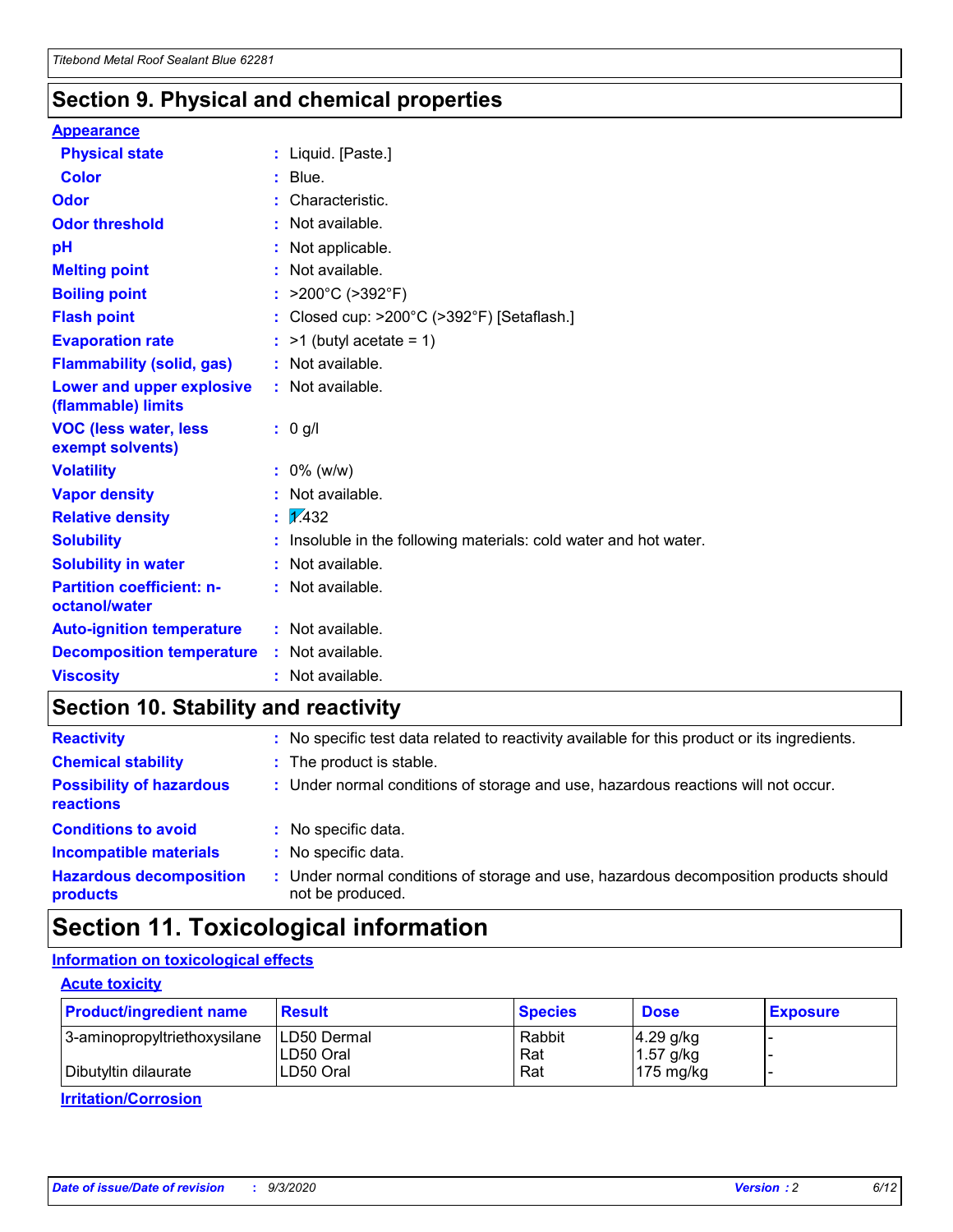# **Section 11. Toxicological information**

| <b>Product/ingredient name</b> | <b>Result</b>            | <b>Species</b> | <b>Score</b> | <b>Exposure</b>     | <b>Observation</b> |
|--------------------------------|--------------------------|----------------|--------------|---------------------|--------------------|
| 3-aminopropyltriethoxysilane   | Eyes - Mild irritant     | Rabbit         |              | $100 \text{ mg}$    |                    |
|                                | Eyes - Severe irritant   | Rabbit         |              | 24 hours 750        |                    |
|                                |                          |                |              | ug                  |                    |
|                                | Skin - Severe irritant   | Rabbit         |              | 24 hours 5          | ۰                  |
|                                |                          |                |              | mq                  |                    |
| Dibutyltin dilaurate           | Eyes - Moderate irritant | Rabbit         |              | <b>24 hours 100</b> |                    |
|                                | Skin - Severe irritant   | Rabbit         |              | mg<br>500 mg        |                    |

#### **Sensitization**

Not available.

#### **Mutagenicity**

Not available.

#### **Carcinogenicity**

Not available.

#### **Reproductive toxicity**

Not available.

#### **Teratogenicity**

Not available.

#### **Specific target organ toxicity (single exposure)**

Not available.

#### **Specific target organ toxicity (repeated exposure)**

| <b>Name</b>                                                                  |                                                                            | <b>Category</b>                                     | <b>Route of</b><br>exposure | <b>Target organs</b> |  |
|------------------------------------------------------------------------------|----------------------------------------------------------------------------|-----------------------------------------------------|-----------------------------|----------------------|--|
| Dibutyltin dilaurate                                                         |                                                                            | Category 1                                          | -                           | respiratory system   |  |
| <b>Aspiration hazard</b><br>Not available.                                   |                                                                            |                                                     |                             |                      |  |
| <b>Information on the likely</b><br>routes of exposure                       | : Not available.                                                           |                                                     |                             |                      |  |
| <b>Potential acute health effects</b>                                        |                                                                            |                                                     |                             |                      |  |
| <b>Eye contact</b>                                                           | : May cause eye irritation.                                                |                                                     |                             |                      |  |
| <b>Inhalation</b>                                                            |                                                                            | : No known significant effects or critical hazards. |                             |                      |  |
| <b>Skin contact</b>                                                          |                                                                            | : May cause skin irritation.                        |                             |                      |  |
| <b>Ingestion</b>                                                             |                                                                            | : No known significant effects or critical hazards. |                             |                      |  |
| Symptoms related to the physical, chemical and toxicological characteristics |                                                                            |                                                     |                             |                      |  |
| <b>Eye contact</b>                                                           | irritation<br>watering<br>redness                                          | : Adverse symptoms may include the following:       |                             |                      |  |
| <b>Inhalation</b>                                                            | reduced fetal weight<br>increase in fetal deaths<br>skeletal malformations | : Adverse symptoms may include the following:       |                             |                      |  |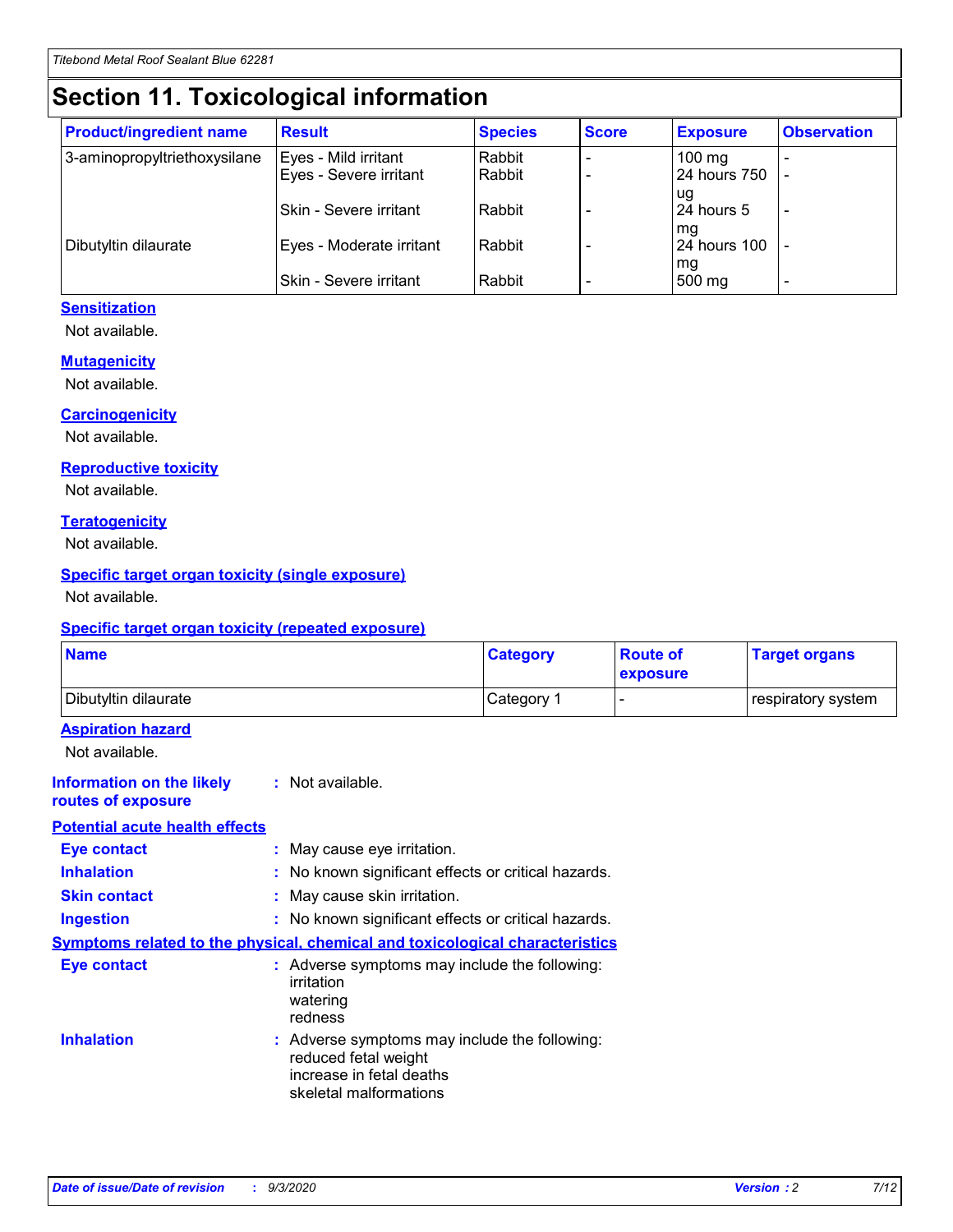# **Section 11. Toxicological information**

| <b>Skin contact</b>                     | : Adverse symptoms may include the following:                                                            |
|-----------------------------------------|----------------------------------------------------------------------------------------------------------|
|                                         | irritation                                                                                               |
|                                         | redness                                                                                                  |
|                                         | reduced fetal weight                                                                                     |
|                                         | increase in fetal deaths                                                                                 |
|                                         | skeletal malformations                                                                                   |
| <b>Ingestion</b>                        | : Adverse symptoms may include the following:                                                            |
|                                         | reduced fetal weight                                                                                     |
|                                         | increase in fetal deaths                                                                                 |
|                                         | skeletal malformations                                                                                   |
|                                         | Delayed and immediate effects and also chronic effects from short and long term exposure                 |
| <b>Short term exposure</b>              |                                                                                                          |
| <b>Potential immediate</b>              | : Not available.                                                                                         |
| effects                                 |                                                                                                          |
| <b>Potential delayed effects</b>        | : Not available.                                                                                         |
| Long term exposure                      |                                                                                                          |
| <b>Potential immediate</b>              | : Not available.                                                                                         |
| effects                                 |                                                                                                          |
| <b>Potential delayed effects</b>        | : Not available.                                                                                         |
| <b>Potential chronic health effects</b> |                                                                                                          |
| Not available.                          |                                                                                                          |
| <b>General</b>                          | : Once sensitized, a severe allergic reaction may occur when subsequently exposed to<br>very low levels. |
| <b>Carcinogenicity</b>                  | : No known significant effects or critical hazards.                                                      |
| <b>Mutagenicity</b>                     | : No known significant effects or critical hazards.                                                      |
| <b>Teratogenicity</b>                   | May damage the unborn child.                                                                             |
| <b>Developmental effects</b>            | : No known significant effects or critical hazards.                                                      |
| <b>Fertility effects</b>                | May damage fertility.                                                                                    |
| <b>Numerical measures of toxicity</b>   |                                                                                                          |
| <b>Acute toxicity estimates</b>         |                                                                                                          |
| الملحلة والمستحيط والمسالم              |                                                                                                          |

Not available.

## **Section 12. Ecological information**

#### **Toxicity**

| <b>Product/ingredient name</b> | <b>Result</b>                                       | <b>Species</b>               | <b>Exposure</b>       |
|--------------------------------|-----------------------------------------------------|------------------------------|-----------------------|
| Dibutyltin dilaurate           | $ CC50>3$ mg/l<br>Chronic EC10 > 2 mg/l Fresh water | Algae<br>Algae - Desmodesmus | 72 hours<br>196 hours |
|                                |                                                     | <b>I</b> subspicatus         |                       |

#### **Persistence and degradability**

| <b>Product/ingredient name</b> | <b>Test</b>                                                                    | <b>Result</b>  |                   | <b>Dose</b> | <b>Inoculum</b>         |
|--------------------------------|--------------------------------------------------------------------------------|----------------|-------------------|-------------|-------------------------|
| Dibutyltin dilaurate           | OECD 301F<br>Ready<br>Biodegradability -<br>Manometric<br>Respirometry<br>Test | 23 % - 28 days |                   |             |                         |
| <b>Product/ingredient name</b> | <b>Aquatic half-life</b>                                                       |                | <b>Photolysis</b> |             | <b>Biodegradability</b> |
| Dibutyltin dilaurate           |                                                                                |                |                   |             | <b>Inherent</b>         |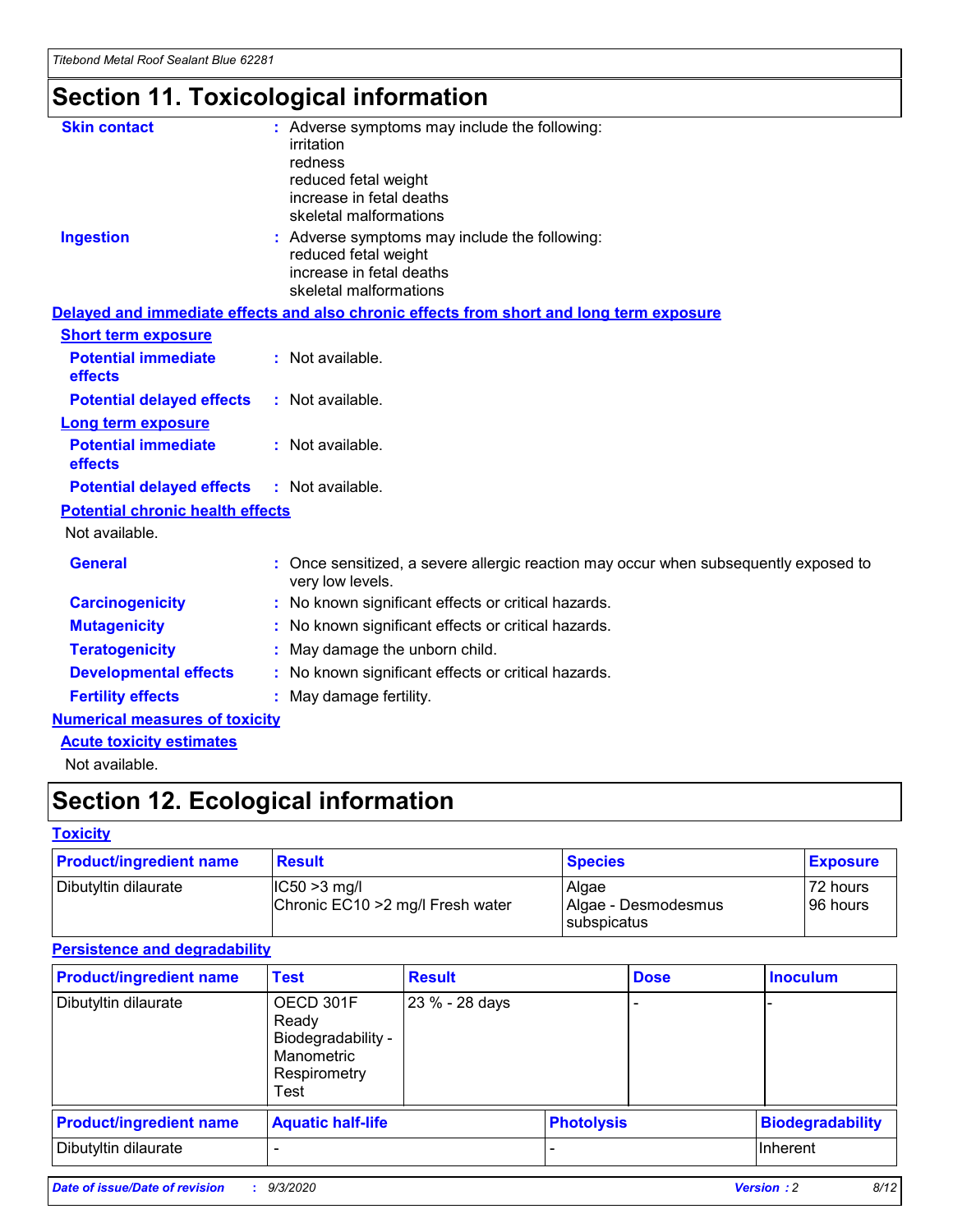# **Section 12. Ecological information**

#### **Bioaccumulative potential**

| <b>Product/ingredient name</b> | <b>LogP</b> <sub>ow</sub> | <b>BCF</b> | <b>Potential</b> |
|--------------------------------|---------------------------|------------|------------------|
| 3-aminopropyltriethoxysilane   | 4.44                      | 3.4        | low              |
| Dibutyltin dilaurate           |                           | 2.91       | low              |

#### **Mobility in soil**

| <b>Soil/water partition</b>    | : Not available. |
|--------------------------------|------------------|
| coefficient (K <sub>oc</sub> ) |                  |

**Other adverse effects** : No known significant effects or critical hazards.

### **Section 13. Disposal considerations**

**Disposal methods :**

The generation of waste should be avoided or minimized wherever possible. Disposal of this product, solutions and any by-products should at all times comply with the requirements of environmental protection and waste disposal legislation and any regional local authority requirements. Dispose of surplus and non-recyclable products via a licensed waste disposal contractor. Waste should not be disposed of untreated to the sewer unless fully compliant with the requirements of all authorities with jurisdiction. Waste packaging should be recycled. Incineration or landfill should only be considered when recycling is not feasible. This material and its container must be disposed of in a safe way. Care should be taken when handling emptied containers that have not been cleaned or rinsed out. Empty containers or liners may retain some product residues. Avoid dispersal of spilled material and runoff and contact with soil, waterways, drains and sewers.

### **Section 14. Transport information**

|                                      | <b>DOT</b><br><b>Classification</b> | <b>TDG</b><br><b>Classification</b> | <b>Mexico</b><br><b>Classification</b> | <b>ADR/RID</b>           | <b>IMDG</b>              | <b>IATA</b>    |
|--------------------------------------|-------------------------------------|-------------------------------------|----------------------------------------|--------------------------|--------------------------|----------------|
| <b>UN number</b>                     | Not regulated.                      | Not regulated.                      | Not regulated.                         | Not regulated.           | Not regulated.           | Not regulated. |
| <b>UN proper</b><br>shipping name    |                                     |                                     |                                        |                          |                          |                |
| <b>Transport</b><br>hazard class(es) |                                     | $\overline{\phantom{0}}$            | $\qquad \qquad \blacksquare$           | $\overline{\phantom{0}}$ | $\overline{\phantom{0}}$ |                |
| <b>Packing group</b>                 |                                     |                                     |                                        |                          |                          |                |
| <b>Environmental</b><br>hazards      | No.                                 | No.                                 | No.                                    | No.                      | No.                      | No.            |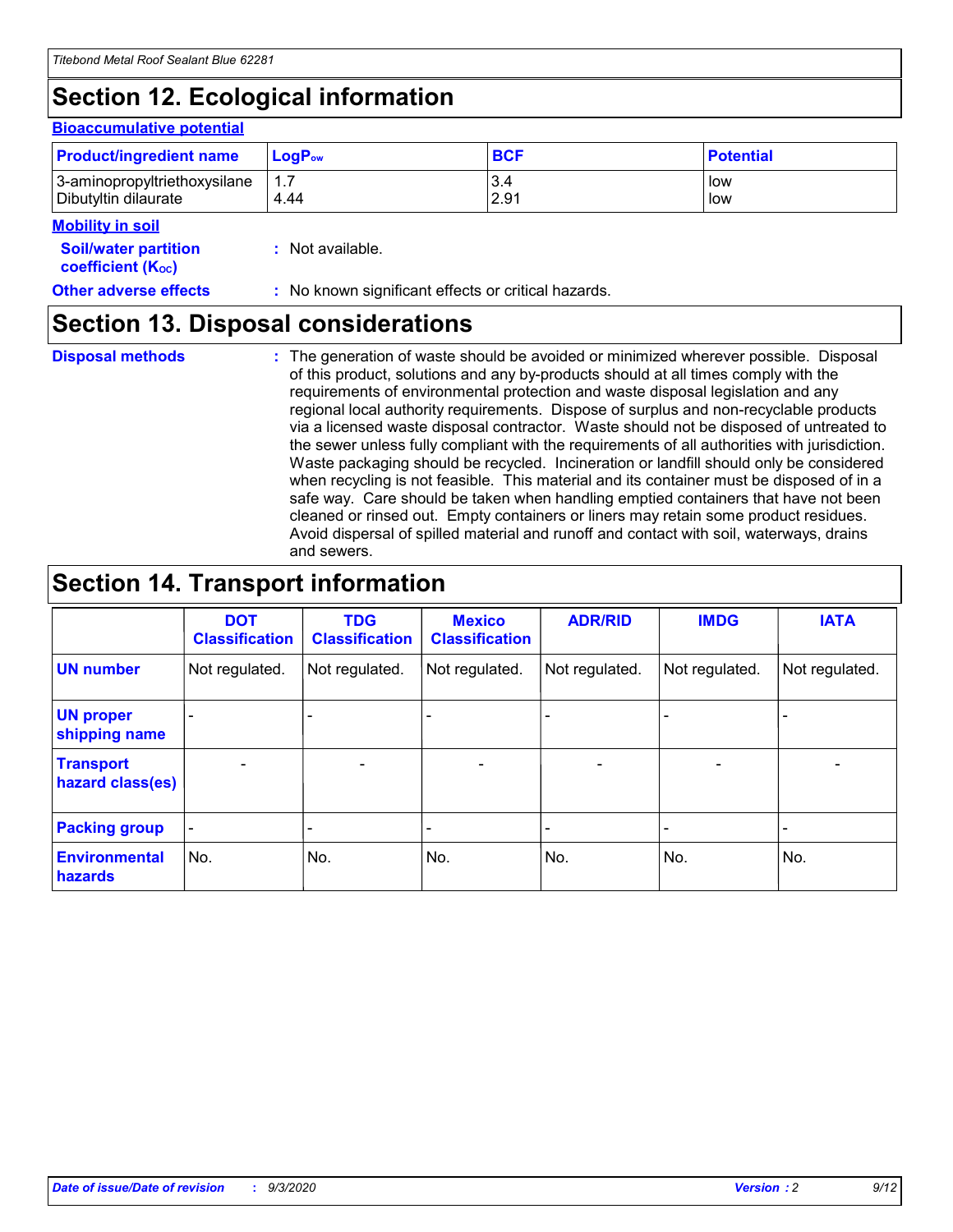### **Section 15. Regulatory information**

#### **U.S. Federal regulations**

#### **SARA 302/304**

#### **Composition/information on ingredients**

No products were found.

| SARA 304 RQ | Not applicable. |
|-------------|-----------------|
|-------------|-----------------|

#### **SARA 311/312**

#### **Classification :** EYE IRRITATION - Category 2B SKIN SENSITIZATION - Category 1 TOXIC TO REPRODUCTION - Category 1B HNOC - Product generates methanol during cure.

#### **Composition/information on ingredients**

| <b>Name</b>                  | $\frac{9}{6}$ | <b>Classification</b>                                                                                                                                                                                                                                                                                      |
|------------------------------|---------------|------------------------------------------------------------------------------------------------------------------------------------------------------------------------------------------------------------------------------------------------------------------------------------------------------------|
| 3-aminopropyltriethoxysilane | $\leq$ 3      | <b>FLAMMABLE LIQUIDS - Category 4</b><br><b>ACUTE TOXICITY (oral) - Category 4</b><br><b>SKIN IRRITATION - Category 2</b><br>EYE IRRITATION - Category 2A                                                                                                                                                  |
| Dibutyltin dilaurate         | ≤0.3          | <b>ACUTE TOXICITY (oral) - Category 3</b><br>SKIN CORROSION - Category 1C<br>SERIOUS EYE DAMAGE - Category 1<br>SKIN SENSITIZATION - Category 1<br><b>GERM CELL MUTAGENICITY - Category 2</b><br>TOXIC TO REPRODUCTION - Category 1B<br>SPECIFIC TARGET ORGAN TOXICITY (REPEATED<br>EXPOSURE) - Category 1 |

#### **State regulations**

**Massachusetts :**

: None of the components are listed.

**New York :** None of the components are listed. **New Jersey :** None of the components are listed.

**Pennsylvania :** None of the components are listed.

#### **California Prop. 65**

WARNING: This product can expose you to methanol, which is known to the State of California to cause birth defects or other reproductive harm. For more information go to www.P65Warnings.ca.gov.

| Ingredient name | No significant risk<br>level | <b>Maximum</b><br>acceptable dosage<br><b>level</b> |
|-----------------|------------------------------|-----------------------------------------------------|
| l methanol      |                              | Yes.                                                |

#### **International regulations**

**Chemical Weapon Convention List Schedules I, II & III Chemicals** Not listed.

#### **Montreal Protocol**

Not listed.

**Stockholm Convention on Persistent Organic Pollutants**

Not listed.

#### **UNECE Aarhus Protocol on POPs and Heavy Metals** Not listed.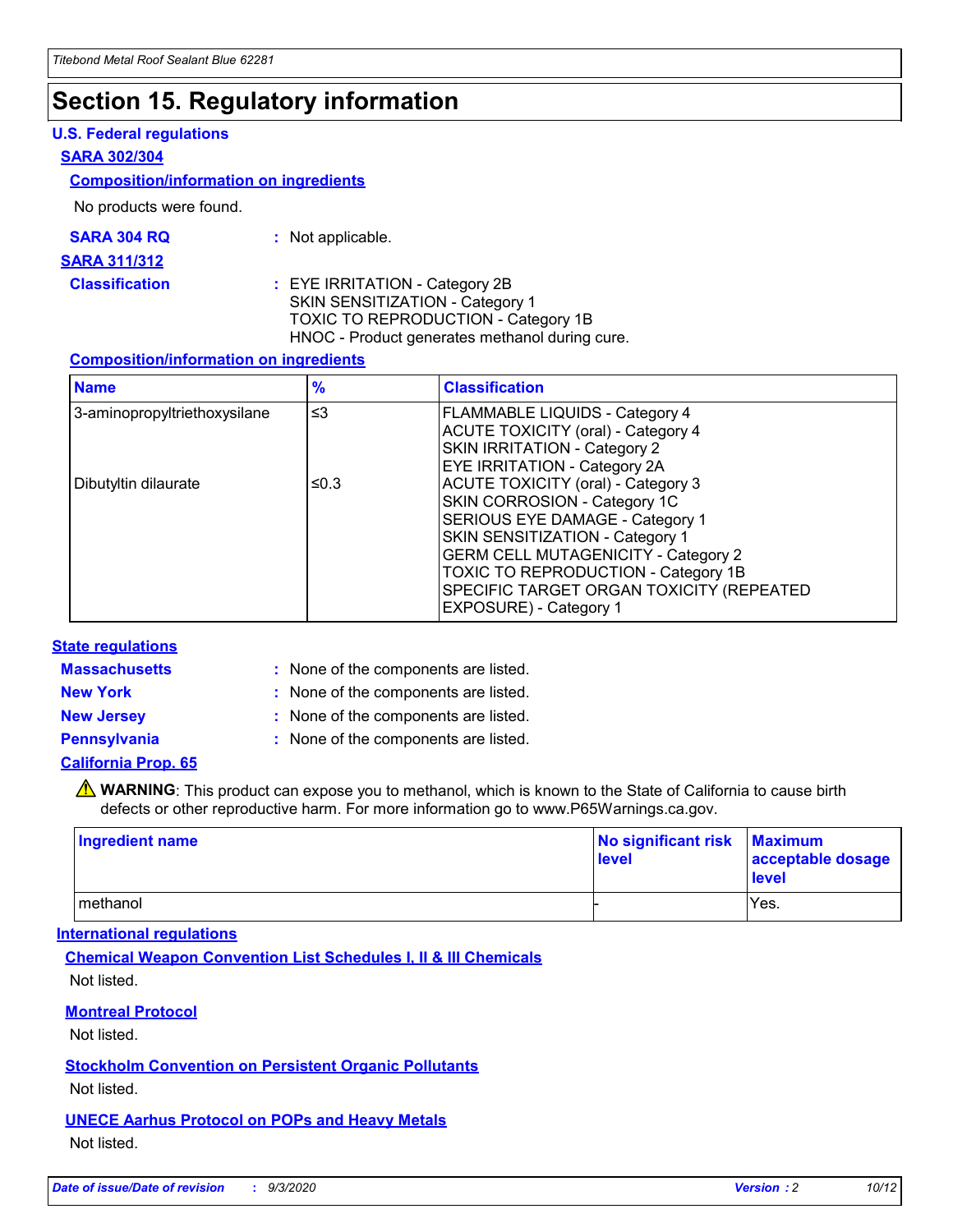### **Section 15. Regulatory information**

#### **Inventory list**

**China :** Not determined.

**United States TSCA 8(b) inventory**

**:** All components are active or exempted.

## **Section 16. Other information**





**Caution: HMIS® ratings are based on a 0-4 rating scale, with 0 representing minimal hazards or risks, and 4 representing significant hazards or risks. Although HMIS® ratings and the associated label are not required on SDSs or products leaving a facility under 29 CFR 1910.1200, the preparer may choose to provide them. HMIS® ratings are to be used with a fully implemented HMIS® program. HMIS® is a registered trademark and service mark of the American Coatings Association, Inc.**

**The customer is responsible for determining the PPE code for this material. For more information on HMIS® Personal Protective Equipment (PPE) codes, consult the HMIS® Implementation Manual.**

**National Fire Protection Association (U.S.A.)**



**Reprinted with permission from NFPA 704-2001, Identification of the Hazards of Materials for Emergency Response Copyright ©1997, National Fire Protection Association, Quincy, MA 02269. This reprinted material is not the complete and official position of the National Fire Protection Association, on the referenced subject which is represented only by the standard in its entirety.**

**Copyright ©2001, National Fire Protection Association, Quincy, MA 02269. This warning system is intended to be interpreted and applied only by properly trained individuals to identify fire, health and reactivity hazards of chemicals. The user is referred to certain limited number of chemicals with recommended classifications in NFPA 49 and NFPA 325, which would be used as a guideline only. Whether the chemicals are classified by NFPA or not, anyone using the 704 systems to classify chemicals does so at their own risk.**

#### **Procedure used to derive the classification**

| <b>Classification</b>                                                                                         | <b>Justification</b>                                  |
|---------------------------------------------------------------------------------------------------------------|-------------------------------------------------------|
| <b>EYE IRRITATION - Category 2B</b><br>SKIN SENSITIZATION - Category 1<br>TOXIC TO REPRODUCTION - Category 1B | Expert judgment<br>Expert judgment<br>Expert judgment |
| <b>History</b>                                                                                                |                                                       |

| .                                 |             |
|-----------------------------------|-------------|
| <b>Date of printing</b>           | : 4/22/2022 |
| Date of issue/Date of<br>revision | : 9/3/2020  |
| Date of previous issue            | : 9/3/2020  |
| <b>Version</b>                    | $\cdot$ 2   |
|                                   |             |